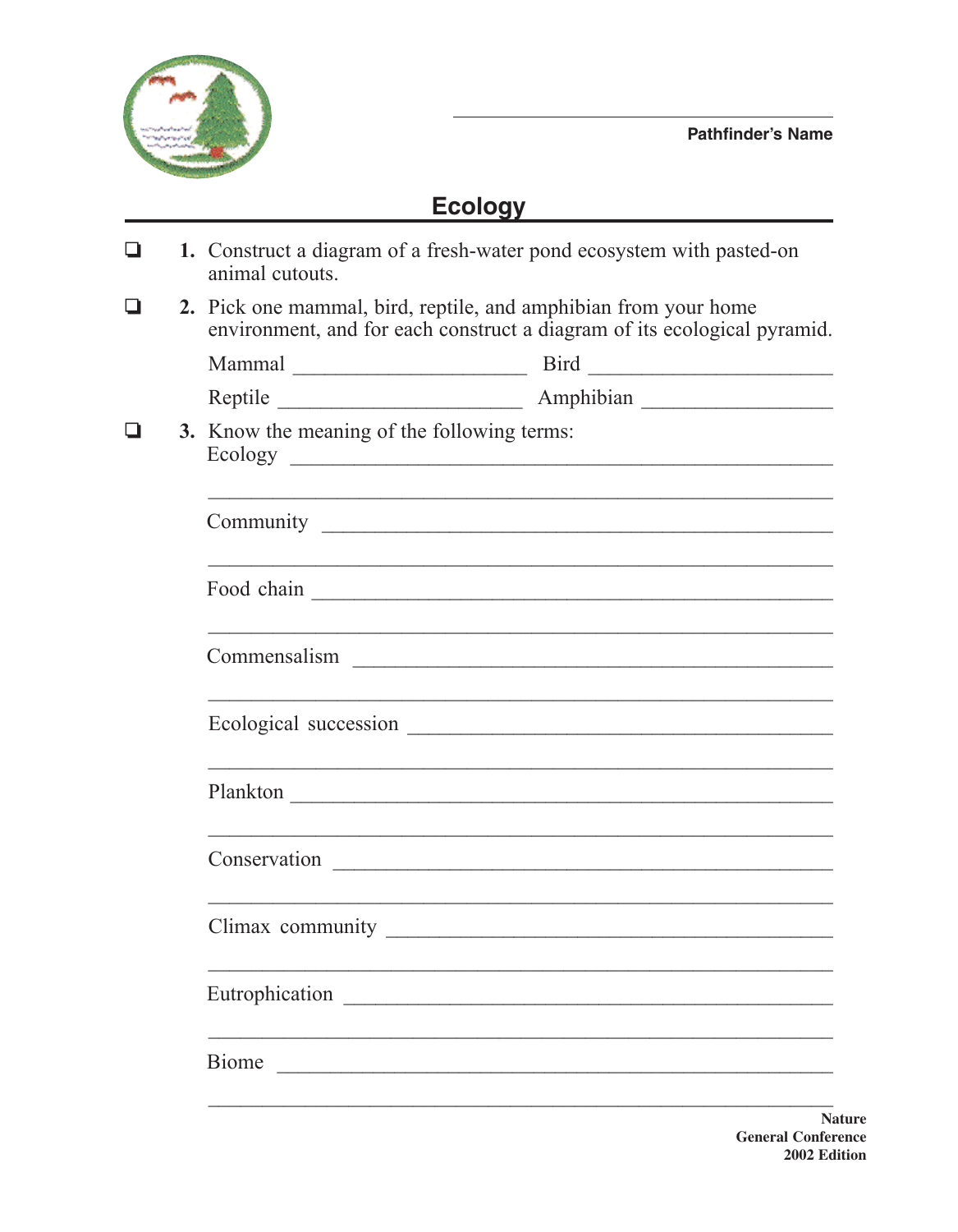- **4.** Make detailed field observations and a careful library book study of the habitat of some small animal in your own environment. Write a report of about 700 words, one-half from your field observations and one-half from your book study.
- $\Box$  5. Define an ecosystem and state what the basic biological and physical factors are that keep it a balanced system.

|  | <b>6.</b> Investigate the disposal of trash in your community. How much is<br>disposed per family per day? |  |
|--|------------------------------------------------------------------------------------------------------------|--|
|  |                                                                                                            |  |
|  |                                                                                                            |  |
|  |                                                                                                            |  |
|  | per year?                                                                                                  |  |
|  |                                                                                                            |  |
|  | How better can it be taken care of?                                                                        |  |
|  |                                                                                                            |  |

 $\Box$  7. Check the daily paper for one month for the nearest large city for the air pollution level or air quality and plot on graph paper the results for the month. Find out what caused the peaks on your graph.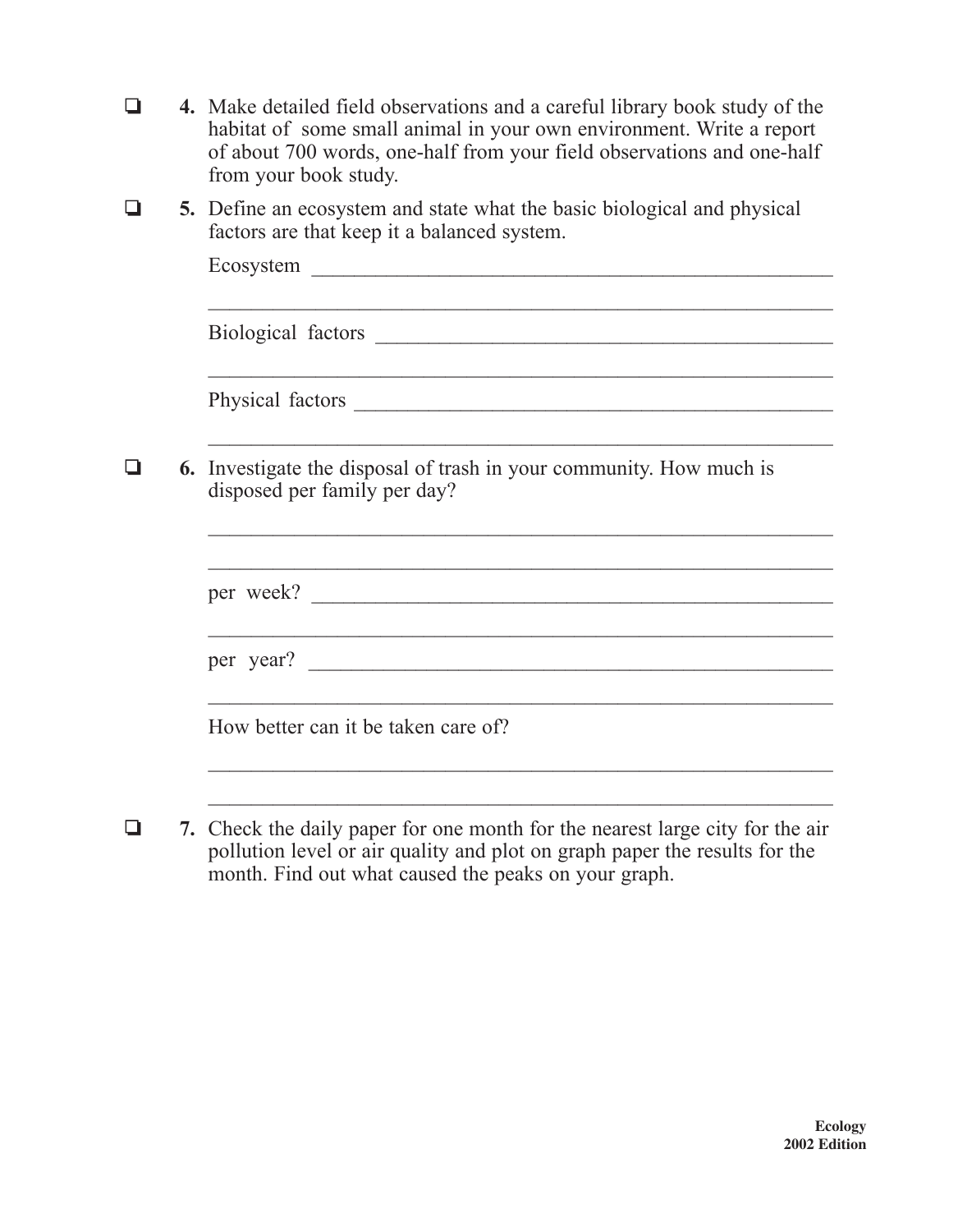8. List ten ways in which you might actively work to improve the  $\Box$ environment in which you live. Put four of these into practice.

 $1.$   $\overline{\phantom{a}}$ 2.  $\overline{\phantom{a}}$  $\frac{3}{2}$ 4.  $\overline{\phantom{a}}$  $5.$   $\overline{\phantom{0}}$  $\overline{6}$ . 8. 9.  $\overline{\phantom{a}}$ **10.** The contract of the contract of the contract of the contract of the contract of the contract of the contract of the contract of the contract of the contract of the contract of the contract of the contract of the cont 9. Find a Spirit of Prophecy quotation and a Bible text pertinent to ecology, and be able to explain their relevance and application to our day. Bible Text 

 $\Box$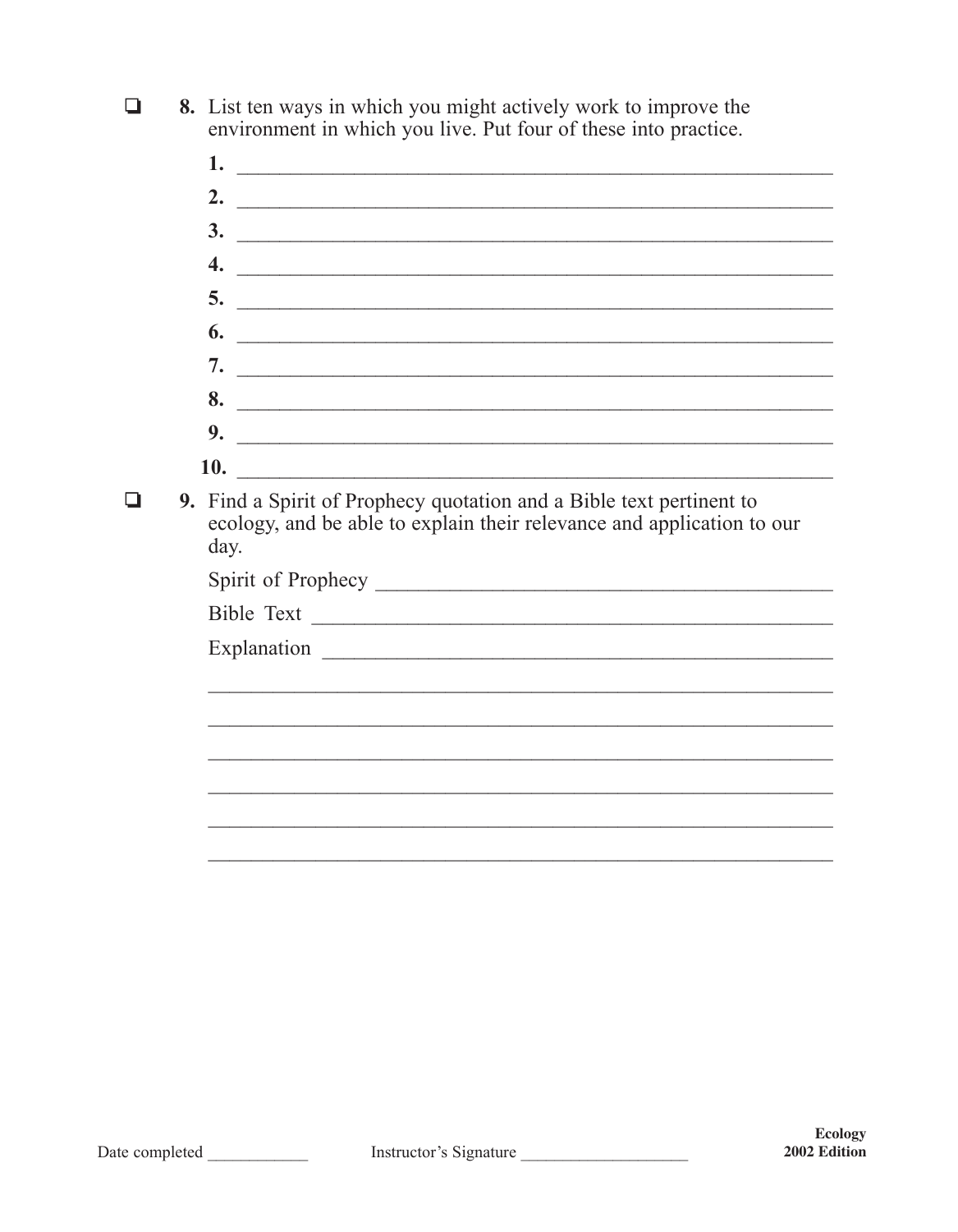## **Ecology, Advanced**

| 1. Have the Ecology Honor. |                                                                                                                                |                                                             |  |  |
|----------------------------|--------------------------------------------------------------------------------------------------------------------------------|-------------------------------------------------------------|--|--|
|                            | 2. State the first and second laws of thermodynamics and explain how they<br>are important to ecology.                         |                                                             |  |  |
|                            |                                                                                                                                |                                                             |  |  |
|                            |                                                                                                                                |                                                             |  |  |
|                            |                                                                                                                                | <u> 1989 - Johann Stoff, amerikansk politiker (d. 1989)</u> |  |  |
|                            | 3. Explain the three basic trophic (feeding) levels and give a good example<br>of a plant or animal for each.                  |                                                             |  |  |
|                            | Levels                                                                                                                         | Example                                                     |  |  |
|                            |                                                                                                                                |                                                             |  |  |
|                            |                                                                                                                                |                                                             |  |  |
|                            | 3.<br><u> 2000 - Januar Alexandro III, martxa eta batarra hamarkada eta batarra hamarkada eta batarra hamarkada eta ba</u>     |                                                             |  |  |
|                            | 4. Explain or diagram the three types of ecological pyramids in the food<br>web. Give an example of each layer of the pyramid. |                                                             |  |  |
|                            |                                                                                                                                |                                                             |  |  |
|                            |                                                                                                                                |                                                             |  |  |
|                            |                                                                                                                                |                                                             |  |  |
|                            | 2.<br><u> 1980 - John Stein, Amerikaansk politiker (</u>                                                                       |                                                             |  |  |
|                            |                                                                                                                                |                                                             |  |  |
|                            |                                                                                                                                |                                                             |  |  |
|                            | 3.                                                                                                                             |                                                             |  |  |
|                            |                                                                                                                                |                                                             |  |  |
|                            |                                                                                                                                |                                                             |  |  |

**Nature General Conference** 2002 Edition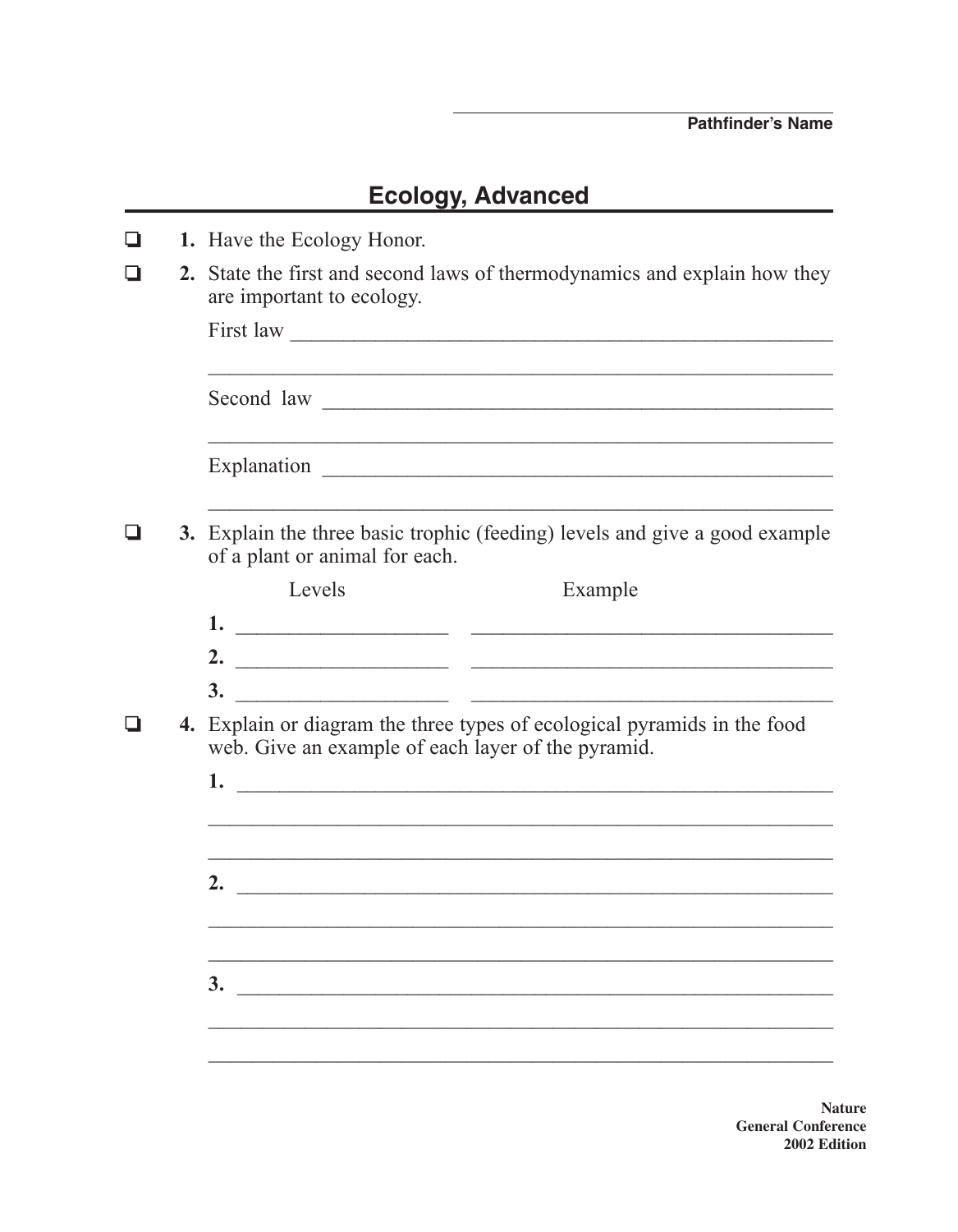|  | 5. Define the biogeochemical cycle, and explain or diagram all the basic<br>components the cycle passes through.                                                                                                                                                               |  |  |
|--|--------------------------------------------------------------------------------------------------------------------------------------------------------------------------------------------------------------------------------------------------------------------------------|--|--|
|  | <b>6.</b> Diagram or explain the basic steps in the flow of energy through the<br>biotic environment (element) of an ecosystem. Begin with the sun.                                                                                                                            |  |  |
|  | 7. Explain Liebig's Law of The Minimum and Shelford's Law of<br>Tolerance, and state how these laws tell us how and why certain plants<br>and animals become endangered or are eliminated when their habitat or<br>community gets disturbed OR out of balance.<br>Liebig's Law |  |  |
|  | Shelford's Law                                                                                                                                                                                                                                                                 |  |  |
|  | 8. Choose a biological community in your area, such as a forest or woods;<br>a swamp, lake or pond; pasture or meadow grassland; or a canyon or<br>creek woods, etc., that is disturbed or ecologically out of balance in<br>some way.                                         |  |  |
|  | Make a description of it, including how and to what extent it is<br>disturbed. Then make recommendations as to how the community could<br>be improved and, where possible, follow through and help to improve it<br>in some way.                                               |  |  |
|  | <b>9.</b> Spend a minimum of 20 hours doing active, productive work on an<br>ecology project in your area. This may be done individually or as a<br>group. Describe the project in general, but report specifically on your<br>part in it.                                     |  |  |
|  |                                                                                                                                                                                                                                                                                |  |  |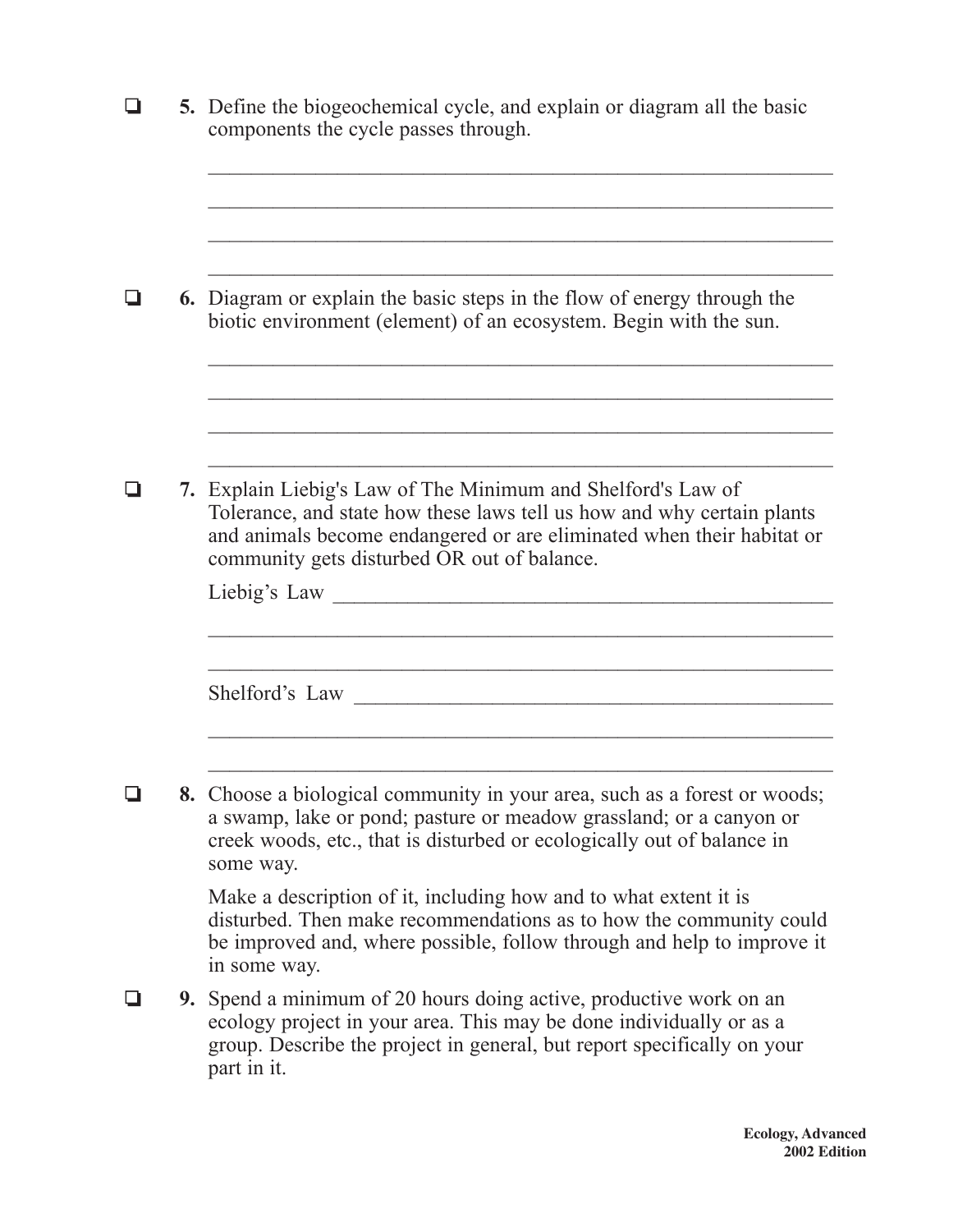|  | $\Box$ 10. Define the following terms: |
|--|----------------------------------------|
|  | Community                              |

| Ecological balance                                                                                                                |
|-----------------------------------------------------------------------------------------------------------------------------------|
|                                                                                                                                   |
|                                                                                                                                   |
|                                                                                                                                   |
| Decomposer                                                                                                                        |
|                                                                                                                                   |
|                                                                                                                                   |
| <u> 1989 - Johann Stoff, deutscher Stoffen und der Stoffen und der Stoffen und der Stoffen und der Stoffen und der </u>           |
| <u> 1989 - Johann John Stein, markin fan it ferskearre fan it ferskearre fan it ferskearre fan it ferskearre fan </u><br>Consumer |
|                                                                                                                                   |
| Limited factor                                                                                                                    |